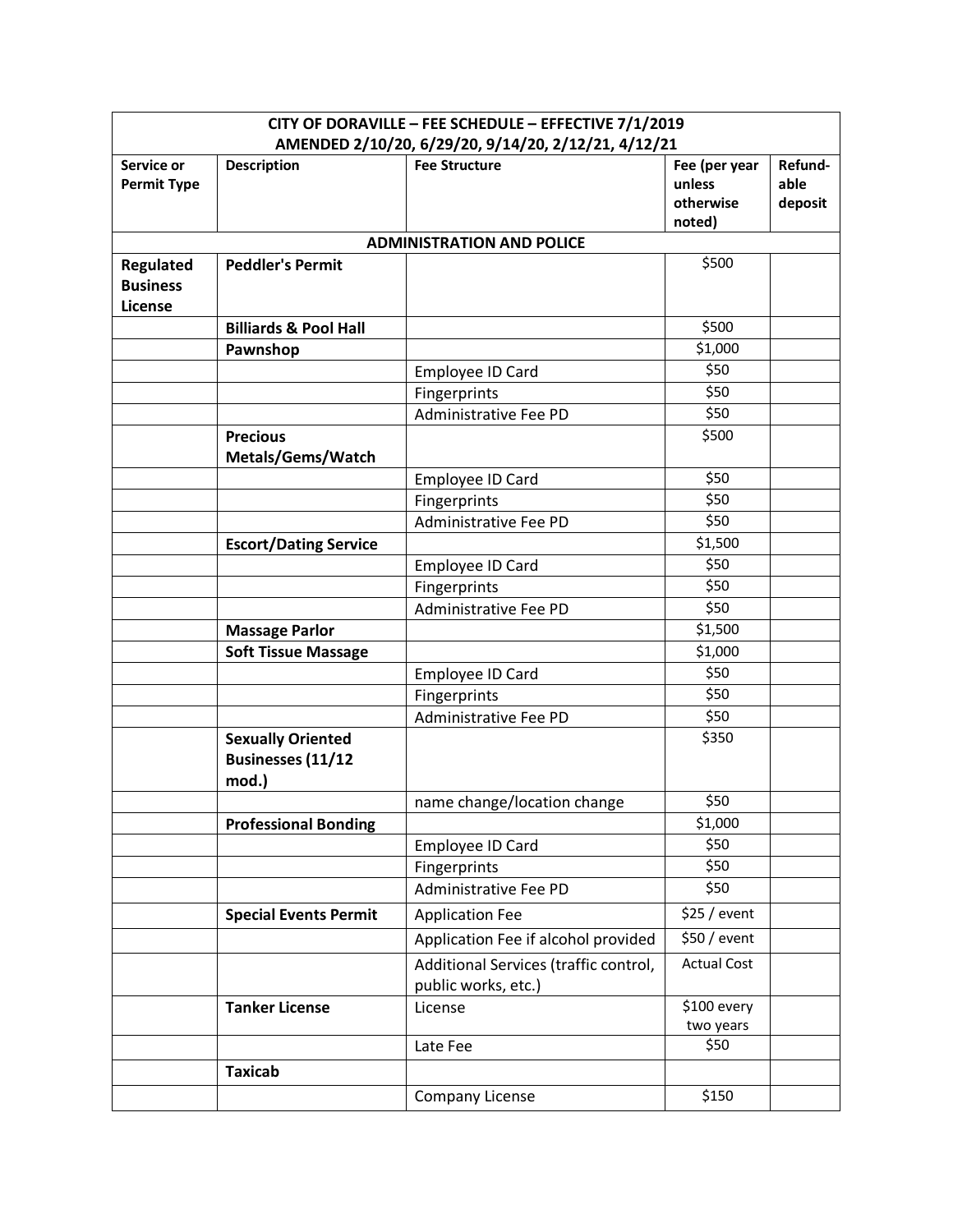|                                                       |                                                             | <b>Driver's Permit</b>                                       | \$150     |  |
|-------------------------------------------------------|-------------------------------------------------------------|--------------------------------------------------------------|-----------|--|
|                                                       | <b>Background</b>                                           |                                                              |           |  |
|                                                       | Investigation                                               |                                                              |           |  |
|                                                       |                                                             | Applicant                                                    | \$100     |  |
|                                                       |                                                             | <b>Criminal History Only</b>                                 | \$6       |  |
|                                                       | <b>Insurance Company</b>                                    |                                                              |           |  |
|                                                       |                                                             | License Fee                                                  | \$75      |  |
| <b>Alcohol</b><br><b>Beverage</b><br>License<br>(ABL) | <b>Server Permit</b>                                        |                                                              | \$25      |  |
|                                                       |                                                             | Fingerprints                                                 | Inclusive |  |
|                                                       |                                                             | Administrative fee PD                                        | Inclusive |  |
|                                                       | Retail Package or Retail<br>Consumption or<br>Wholesale     |                                                              |           |  |
|                                                       |                                                             | Beer                                                         | \$1,000   |  |
|                                                       |                                                             | Wine                                                         | \$1,000   |  |
|                                                       |                                                             | <b>Distilled Spirits</b>                                     | \$3,000   |  |
|                                                       |                                                             | Beer & Wine                                                  | \$2,000   |  |
|                                                       |                                                             | Beer & Distilled Spirits                                     | \$3,000   |  |
|                                                       |                                                             | Wine & Distilled Spirits                                     | \$3,000   |  |
|                                                       |                                                             | Beer, Wine & Distilled Spirits                               | \$4,000   |  |
|                                                       | <b>Sunday Sales</b>                                         |                                                              | \$1,000   |  |
|                                                       | <b>Administrative Fee</b>                                   |                                                              |           |  |
|                                                       |                                                             | Beer                                                         | \$100     |  |
|                                                       |                                                             | Wine                                                         | \$100     |  |
|                                                       |                                                             | <b>Distilled Spirits</b>                                     | \$100     |  |
|                                                       |                                                             | Beer & Wine                                                  | \$100     |  |
|                                                       |                                                             | Beer & Distilled Spirits                                     | \$100     |  |
|                                                       |                                                             | Wine & Distilled Spirits                                     | \$100     |  |
|                                                       |                                                             | Beer, Wine & Distilled Spirits                               | \$100     |  |
|                                                       |                                                             |                                                              |           |  |
|                                                       | <b>Alcoholic Beverage</b><br><b>Temp License (Catering)</b> |                                                              | \$300     |  |
|                                                       | <b>Alcoholic Beverage</b><br><b>Temp License (ABL)</b>      | Alcohol Beverage Temp License<br>(non-profit/charity events) | \$0       |  |
|                                                       |                                                             |                                                              |           |  |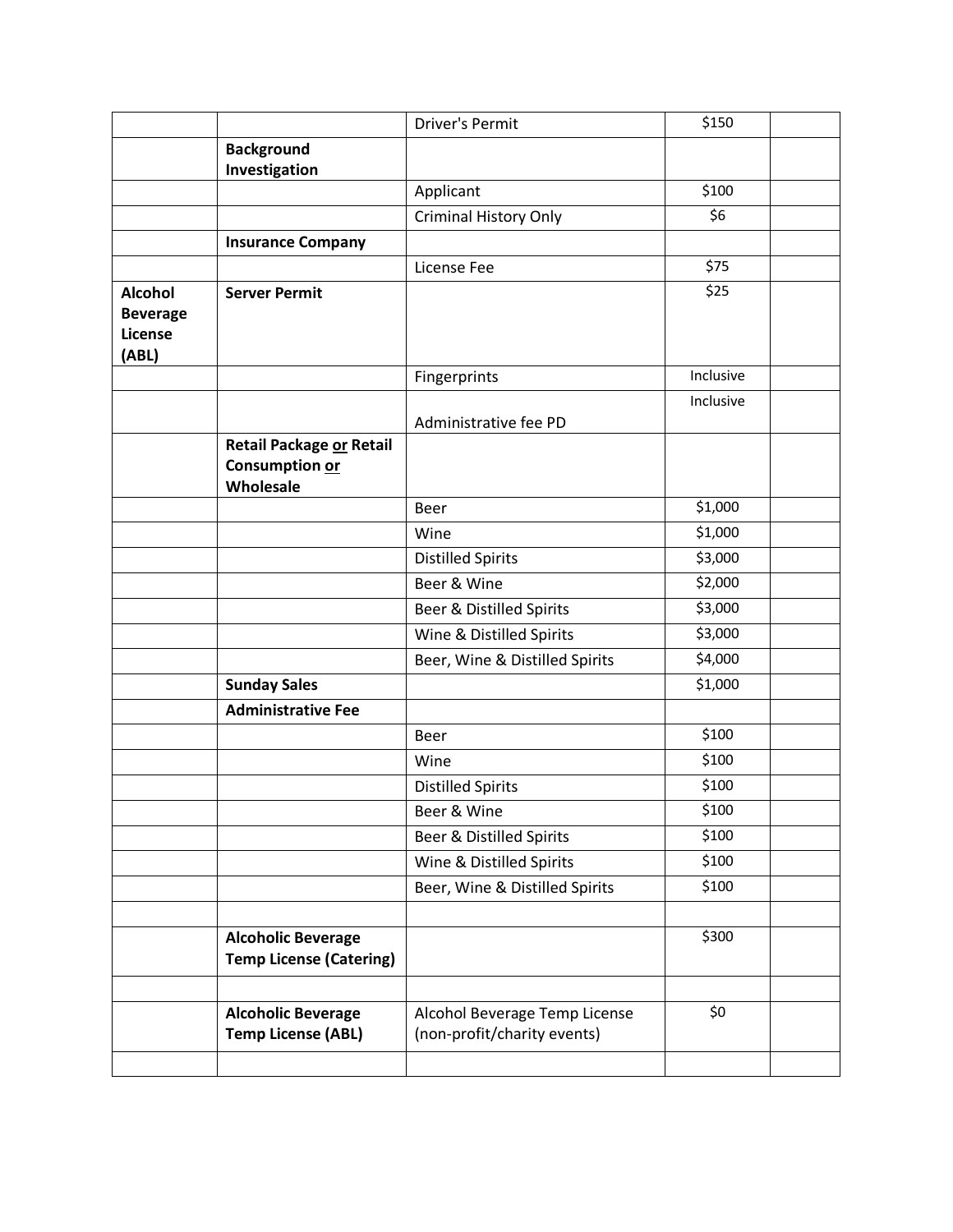|                                                   | <b>Wine, Beer and Distilled</b>                 |                                                               |                                                     |  |
|---------------------------------------------------|-------------------------------------------------|---------------------------------------------------------------|-----------------------------------------------------|--|
|                                                   | <b>Spirits Tasting</b>                          |                                                               |                                                     |  |
|                                                   |                                                 | Administrative (Application) Fee                              | \$100                                               |  |
|                                                   |                                                 | <b>Beer Tasting License</b>                                   | \$300                                               |  |
|                                                   |                                                 | Wine Tasting License                                          | \$300                                               |  |
|                                                   |                                                 | Beer and Wine Tasting License                                 | \$600                                               |  |
|                                                   |                                                 | Beer and Distilled Spirits Tasting<br>License                 | \$600                                               |  |
|                                                   |                                                 | Wine and Distilled Spirits Tasting<br>License                 | \$600                                               |  |
|                                                   |                                                 | Wine, Beer and Distilled Spirits<br><b>Tasting License</b>    | \$900                                               |  |
| <b>Film Permit</b>                                | <b>Film and Television</b><br><b>Production</b> |                                                               |                                                     |  |
|                                                   |                                                 | Application Fee for Public or<br><b>Private Property</b>      | \$25.00 / per<br>application                        |  |
|                                                   |                                                 | <b>Media Production Permit Daily</b><br>Fee                   | \$100.00/per<br>day                                 |  |
|                                                   |                                                 | Park Facility or City Facility Daily<br><b>Rental Fee</b>     | \$500.00 per<br>day                                 |  |
|                                                   |                                                 | Police Services, with a minimum of<br>three hours per officer | \$55.00/per<br>hr, per officer                      |  |
|                                                   |                                                 | Photography Permit, Annual                                    | \$100                                               |  |
|                                                   |                                                 | Photography Permit, One-Day<br>(application fee only)         | \$25                                                |  |
| <b>Miscellaneo</b><br>us Fees &<br><b>Charges</b> |                                                 |                                                               |                                                     |  |
|                                                   | <b>Street Name Change</b><br><b>Request</b>     |                                                               | \$2,000                                             |  |
|                                                   | <b>Sanitation</b>                               | Fee                                                           | \$71.25<br>/calendar<br>quarter (\$285<br>annually) |  |
|                                                   |                                                 | Late Fee                                                      | \$20/<br>calendar<br>quarter                        |  |
|                                                   | Stormwater                                      | Fee                                                           | \$48/<br>annually                                   |  |
|                                                   | <b>Temporary Use Permit</b>                     |                                                               | \$75                                                |  |
|                                                   |                                                 | Additional Sevices (traffic control,<br>public works, etc.)   | <b>Actual Cost</b>                                  |  |
|                                                   | Move a Structure Off-<br><b>Site</b>            | Permit                                                        | \$1,000                                             |  |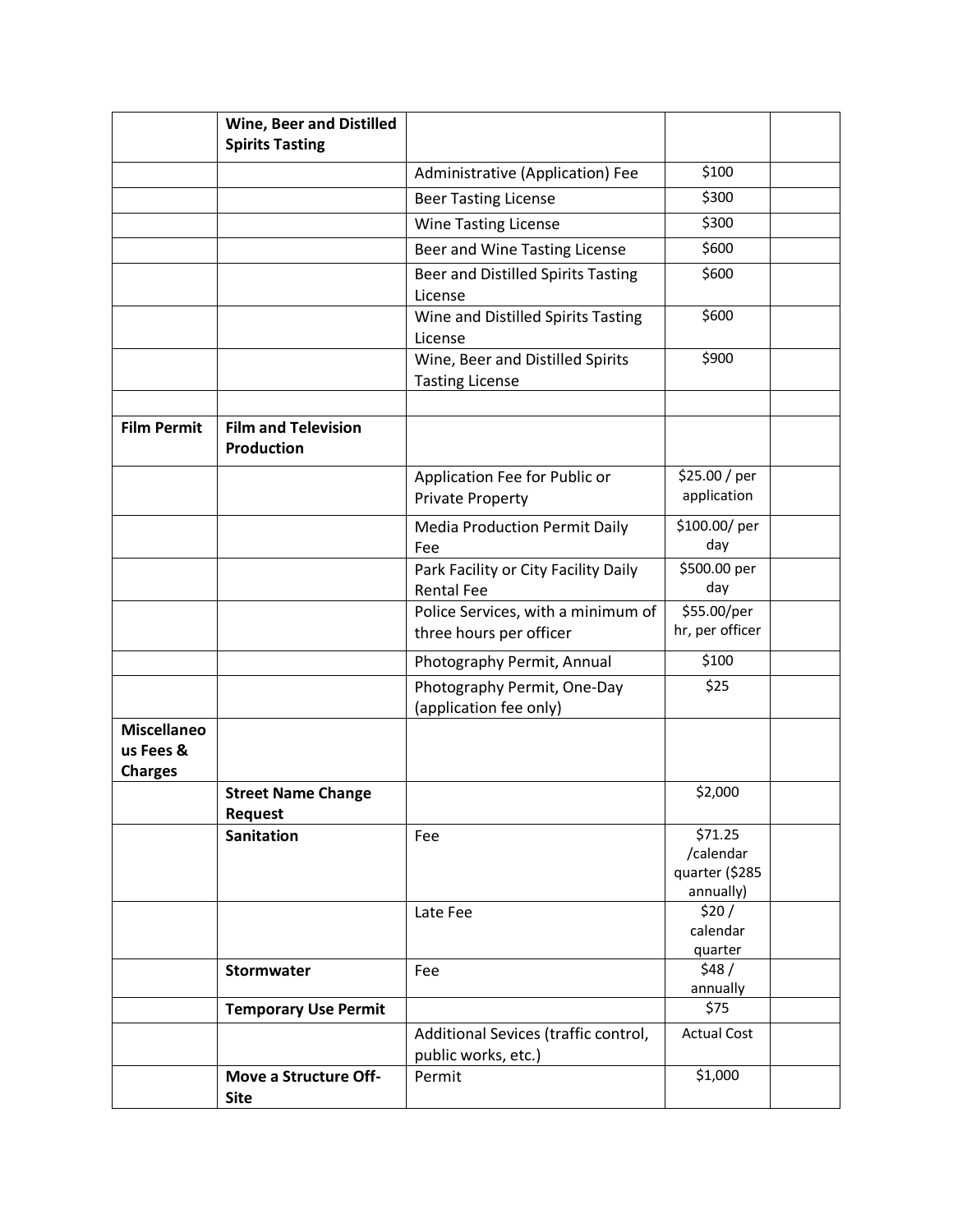|                                          |                                                    | Police Dept. Traffic Control/Escort                                                                                                                             | <b>Actual Cost</b>                                                 |  |
|------------------------------------------|----------------------------------------------------|-----------------------------------------------------------------------------------------------------------------------------------------------------------------|--------------------------------------------------------------------|--|
|                                          | <b>Vehicle Impoundment</b>                         | <b>Booting License</b>                                                                                                                                          | \$100                                                              |  |
|                                          |                                                    | Vehicle Impoundment License                                                                                                                                     | \$500                                                              |  |
|                                          | Vehicle Impoundment<br>Operator                    |                                                                                                                                                                 |                                                                    |  |
|                                          |                                                    | Application                                                                                                                                                     | \$25/<br>application                                               |  |
|                                          |                                                    | License                                                                                                                                                         | \$50                                                               |  |
| <b>Processing</b><br><b>Fees</b>         |                                                    |                                                                                                                                                                 |                                                                    |  |
|                                          | <b>Processing fee</b>                              | <b>Municipal Court Fines and Fees</b>                                                                                                                           | 2.25% of the<br>total<br>transaction                               |  |
|                                          |                                                    | All other departments                                                                                                                                           | \$4.00 per<br>transaction/S<br>wipe                                |  |
|                                          | <b>NSF Check Fee</b>                               |                                                                                                                                                                 | \$30                                                               |  |
|                                          | <b>Court Cost Processing</b><br>fee                |                                                                                                                                                                 |                                                                    |  |
|                                          |                                                    | <b>Administrative Fee</b>                                                                                                                                       | \$25.00 per<br>Citation                                            |  |
|                                          |                                                    | Failure to Appear Fee                                                                                                                                           | \$100 / case                                                       |  |
|                                          |                                                    | <b>Warrant Fee</b>                                                                                                                                              | \$200 / case                                                       |  |
|                                          | <b>Administrative fee</b>                          |                                                                                                                                                                 | \$50                                                               |  |
| <b>Document</b><br>Reproductio<br>n Fees |                                                    |                                                                                                                                                                 |                                                                    |  |
|                                          | <b>Business and Legal Size</b>                     |                                                                                                                                                                 |                                                                    |  |
|                                          |                                                    | <b>B&amp;W</b>                                                                                                                                                  | $$.10$ /page                                                       |  |
|                                          |                                                    | Color                                                                                                                                                           | $$.10$ /page                                                       |  |
|                                          | Oversize, Large Volume,<br>or Specialty            | <b>3rd Party Printing</b>                                                                                                                                       | <b>Actual Cost</b>                                                 |  |
|                                          | <b>Certified Copies (City</b><br>Clerk)            | Per page fees; does not include<br>per page fees for uncertified<br>copies or 3rd party printing<br>charges for oversize, large volume<br>or specialty printing | \$5.00 per<br>document                                             |  |
|                                          | <b>Certified Dispositions</b><br>(Municipal Court) | Per page fees; does not include<br>per page fees for uncertified<br>copies or 3rd party printing<br>charges for oversize, large volume<br>or specialty printing | \$5.00 for<br>the first page;<br>\$2.00 each<br>additional<br>page |  |
|                                          |                                                    | <b>PARKS &amp; RECREATION</b>                                                                                                                                   |                                                                    |  |
| Category 1                               | <b>Category 2</b>                                  | <b>Category 3</b>                                                                                                                                               | Category 4                                                         |  |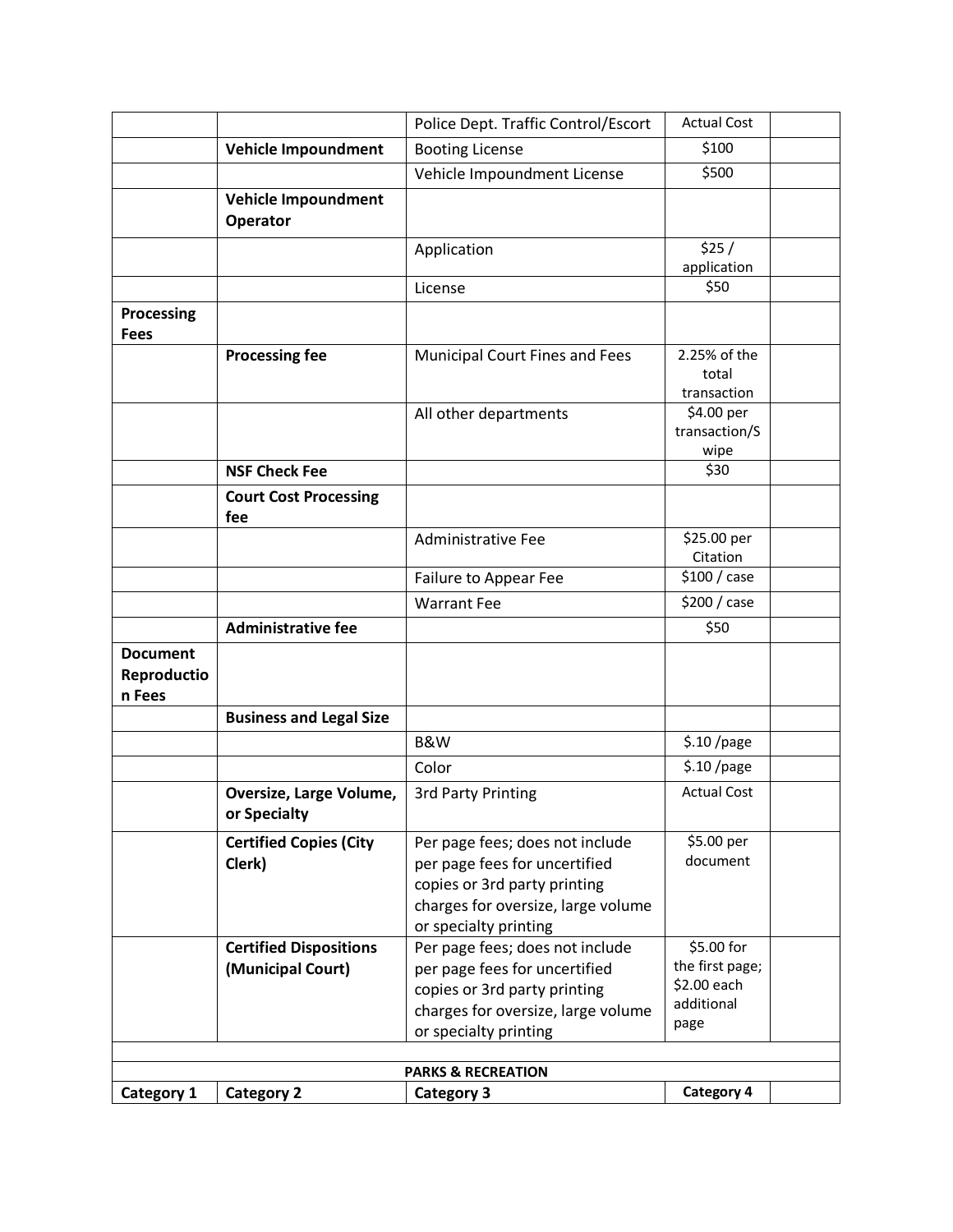| City of            | <b>AA Groups, Doraville</b>     | Local Civic, Faith Based, Private       | <b>Businesses,</b> |       |
|--------------------|---------------------------------|-----------------------------------------|--------------------|-------|
| <b>Doraville</b>   | <b>Cluster Schools,</b>         | <b>Schools, Nonprofit Organizations</b> | Other              |       |
|                    | <b>Facilitators with Signed</b> |                                         | Contracted         |       |
|                    | <b>Agreements</b>               |                                         | Organization       |       |
|                    |                                 |                                         | s, Individuals     |       |
|                    |                                 |                                         | or Groups          |       |
|                    |                                 |                                         |                    |       |
| <b>Field</b>       | Category 2                      | Per Field                               | \$15 per hour,     | \$500 |
| <b>Rentals</b>     |                                 |                                         | \$150 day max      |       |
| (Lights            |                                 |                                         |                    |       |
| included)          |                                 |                                         |                    |       |
|                    | Category 3                      | Per Field                               | \$25 per hour,     | \$250 |
|                    |                                 |                                         | \$250 day max      |       |
|                    | Category 4                      | Per Field                               | \$40 per hour,     | \$250 |
|                    |                                 |                                         | \$400 day max      |       |
| <b>Pavilion</b>    | <b>All Pavilions</b>            | Per 4 hour block                        | \$50               | \$50  |
| Rental             |                                 |                                         |                    |       |
| <b>Facility</b>    | Category 2, charging for        | Per Room                                | \$10 per hour      |       |
| Rental             | program                         |                                         |                    |       |
| (including         |                                 |                                         |                    |       |
| classroom,         |                                 |                                         |                    |       |
| gymnasium          |                                 |                                         |                    |       |
| and civic          |                                 |                                         |                    |       |
| center)            |                                 |                                         |                    |       |
|                    | Category 2                      | NOT charging for program                | \$0 per hour       |       |
|                    | Category 2, NOT                 | Per Room                                | \$0 per hour       |       |
|                    | charging for program            |                                         |                    |       |
|                    | Category 3                      | Per Room                                | 2 meetings (2      | \$150 |
|                    |                                 |                                         | hours/meetin       |       |
|                    |                                 |                                         | g) at no cost,     |       |
|                    |                                 |                                         | additional         |       |
|                    |                                 |                                         | rentals at         |       |
|                    |                                 |                                         | cost of            |       |
|                    |                                 |                                         | regular<br>rental. |       |
|                    |                                 |                                         |                    |       |
| <b>Fitness and</b> |                                 |                                         |                    |       |
| <b>Wellness</b>    |                                 |                                         |                    |       |
|                    | Tai Chi Classes                 | Per class                               | \$5                |       |
|                    |                                 | 6 week session                          | \$30               |       |
|                    | Low Impact Aerobics             | Age 50 and older                        | Free               |       |
|                    | Water Aerobics (June -          | Adult (18 years and older)              | \$3/class          |       |
|                    |                                 |                                         |                    |       |
|                    | August)                         | Senior (55+ yeares older)               | \$2/class          |       |
|                    |                                 |                                         |                    |       |
| <b>Aquatic</b>     |                                 |                                         |                    |       |
| <b>Services</b>    |                                 |                                         |                    |       |
|                    | <b>Swimming Pool</b>            |                                         |                    |       |
|                    |                                 | Adult (18 years and older)              | \$5/day            |       |
|                    |                                 | Child (17 years and younger)            | \$3/day            |       |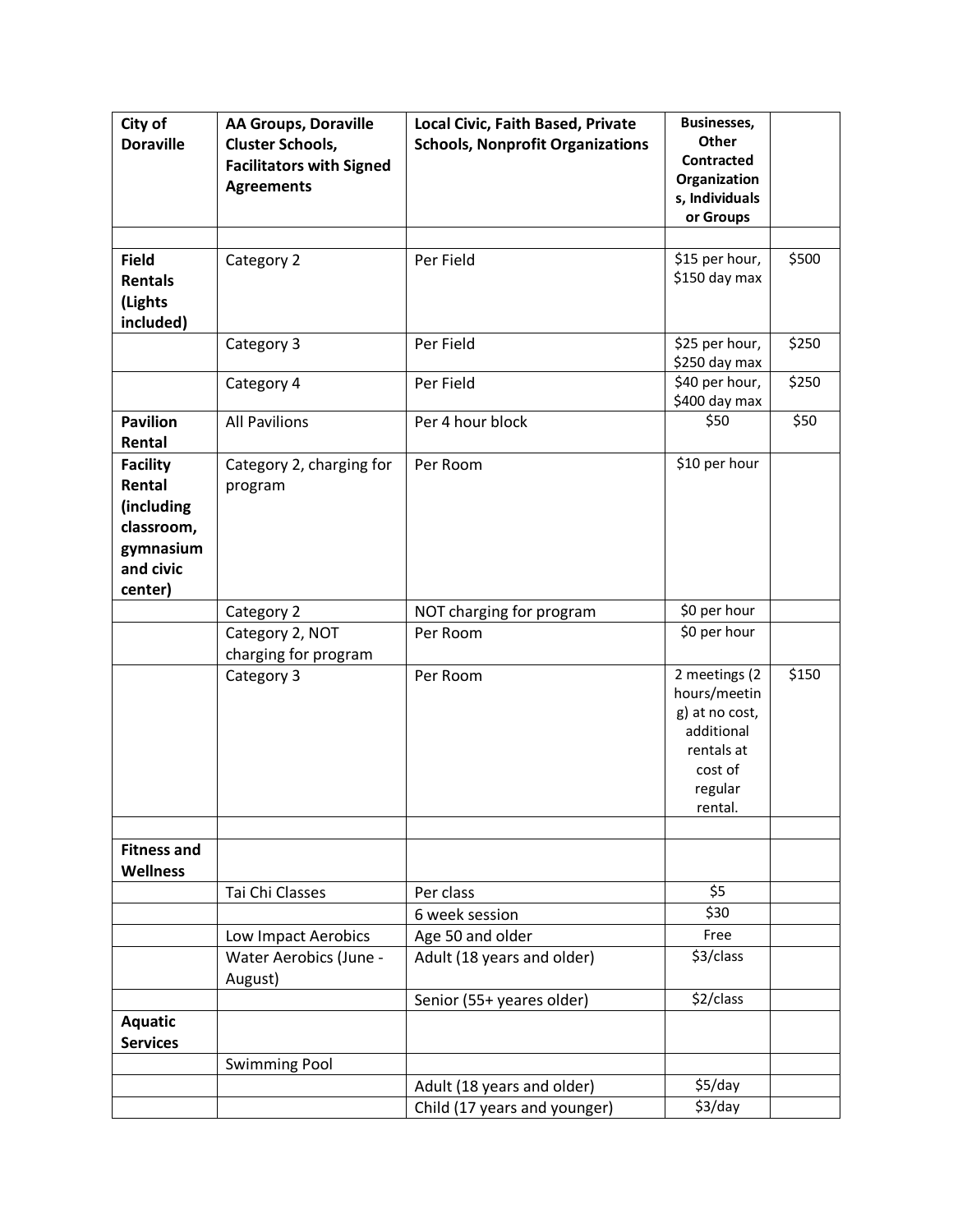|                  |                           | Senior (55+ years and older) | $$2$ /day               |       |
|------------------|---------------------------|------------------------------|-------------------------|-------|
|                  | Pool Season Pass          |                              |                         |       |
|                  |                           | Individual                   | \$30/season             |       |
|                  |                           | Family (Up to 4 people)      | \$50/season             |       |
|                  |                           | Additional family members    | \$15/individua          |       |
|                  |                           |                              |                         |       |
|                  | Pool Rental for after     | Per event                    | \$200 / \$100           | \$150 |
|                  | hours private event (2    |                              | each                    |       |
|                  | hours)                    |                              | additional              |       |
|                  |                           |                              | hour                    |       |
| <b>Athletics</b> |                           |                              |                         |       |
|                  | Soccer                    |                              | \$60/player             |       |
|                  | Baseball                  |                              | \$60/player             |       |
|                  | Volleyball                |                              | \$60/player             |       |
|                  | Basketball                |                              | \$110/player            |       |
| <b>Summer</b>    |                           |                              |                         |       |
| Camp             |                           |                              |                         |       |
|                  | <b>Registration Fee</b>   | per child                    | \$50                    |       |
|                  | <b>Weekly Rate</b>        | First child                  | \$125                   |       |
|                  |                           | Second child and above       | \$100                   |       |
|                  |                           |                              |                         |       |
|                  |                           | PLANNING AND ZONING          |                         |       |
| Planning /       | <b>Rezoning/Condition</b> | $< 1$ ac                     | $$750 +$                |       |
| Zoning           | Amendment/Concurren       |                              | \$150/concurr           |       |
|                  | t variances               |                              | ent variance            |       |
|                  | <b>Annexation (12/12</b>  | $< 1$ ac                     | No charge               |       |
|                  | mod.)                     |                              |                         |       |
|                  | Rezoning/Annexation/C     | $1-10ac$                     | $$1,150+$               |       |
|                  | ondition                  |                              | \$150/concurr           |       |
|                  | Amendment/Concurren       |                              | ent variance            |       |
|                  | t variances               |                              |                         |       |
|                  |                           | 11-20 ac                     | $$1,550 +$              |       |
|                  |                           |                              | \$150/concurr           |       |
|                  |                           |                              | ent variance            |       |
|                  |                           | 21-50                        | $$2,150+$               |       |
|                  |                           |                              | \$150/concurr           |       |
|                  |                           |                              | ent variance            |       |
|                  |                           | 51-99                        | $$3,150+$               |       |
|                  |                           |                              | \$150/concurr           |       |
|                  |                           |                              | ent variance            |       |
|                  |                           | 100-150                      | $$3,250+$<br>$$40/ac +$ |       |
|                  |                           |                              | \$150/concurr           |       |
|                  |                           |                              | ent variance            |       |
|                  |                           | $151+$                       | $$3,400 +$              |       |
|                  |                           |                              | $$40/ac +$              |       |
|                  |                           |                              | \$150/concurr           |       |
|                  |                           |                              | ent variance            |       |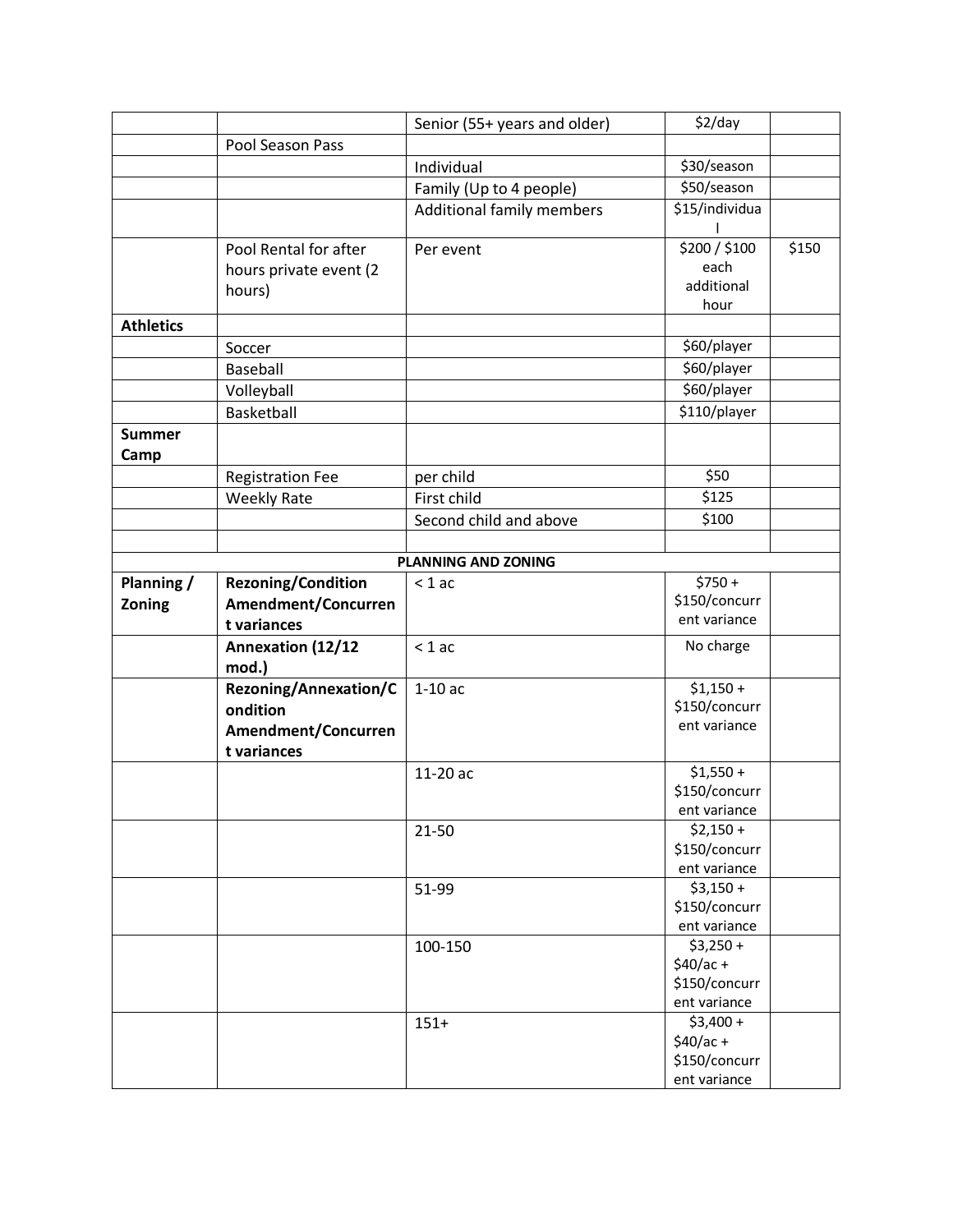| <b>Conditional Use Permit</b>   |                                     | $$450 +$               |
|---------------------------------|-------------------------------------|------------------------|
| <b>Application</b>              |                                     | \$150/concurr          |
|                                 |                                     | ent variance           |
| <b>Combination Parcel</b>       |                                     | \$125                  |
| <b>Review &amp; Combination</b> |                                     |                        |
| <b>Plat Letter</b>              |                                     |                        |
| <b>Land Disturbance</b>         |                                     |                        |
| Permit or Site Dev.             |                                     |                        |
| Permit                          |                                     |                        |
|                                 | $<$ .25 acre                        | \$350                  |
|                                 | >.25 acre but less than 1 acre      |                        |
|                                 |                                     | \$550                  |
|                                 | 1 acre and greater                  | Fees based             |
|                                 |                                     | upon<br>valuation of   |
|                                 |                                     | land dist.             |
|                                 |                                     | activity               |
|                                 | Valuation: \$1 to \$5,000           | \$850                  |
|                                 | Valuation: \$5,001 to \$20,000      | \$850 for first        |
|                                 |                                     | \$5,000 and            |
|                                 |                                     | \$150 for each         |
|                                 |                                     | additional             |
|                                 |                                     | \$1,000 or             |
|                                 |                                     | fraction               |
|                                 |                                     | thereof                |
|                                 | Valuation: \$20,001 to \$100,000    | \$2,250 for            |
|                                 |                                     | first\$ 20,000         |
|                                 |                                     | and \$100 for          |
|                                 |                                     | each add.              |
|                                 |                                     | \$1,000 or             |
|                                 |                                     | fraction               |
|                                 |                                     | thereof                |
|                                 | Valuation: \$100,001 to \$250,000   | \$10,550 for           |
|                                 |                                     | the first              |
|                                 |                                     | \$100,000 and          |
|                                 |                                     | \$50 for each          |
|                                 |                                     | additional             |
|                                 |                                     | \$1,000 or<br>fraction |
|                                 |                                     | hereafter              |
|                                 | Valuation: \$250,001 to \$500,000   | \$18,050 for           |
|                                 |                                     | the first              |
|                                 |                                     | \$250,000 and          |
|                                 |                                     | \$25 for each          |
|                                 |                                     | additional             |
|                                 |                                     | \$1,000 or             |
|                                 |                                     | fraction               |
|                                 |                                     | hereafter              |
|                                 | Valuation: \$500,001 to \$1,000,000 | \$24,300 for           |
|                                 |                                     | the first              |
|                                 |                                     | \$500,000 and          |
|                                 |                                     | \$15 for each          |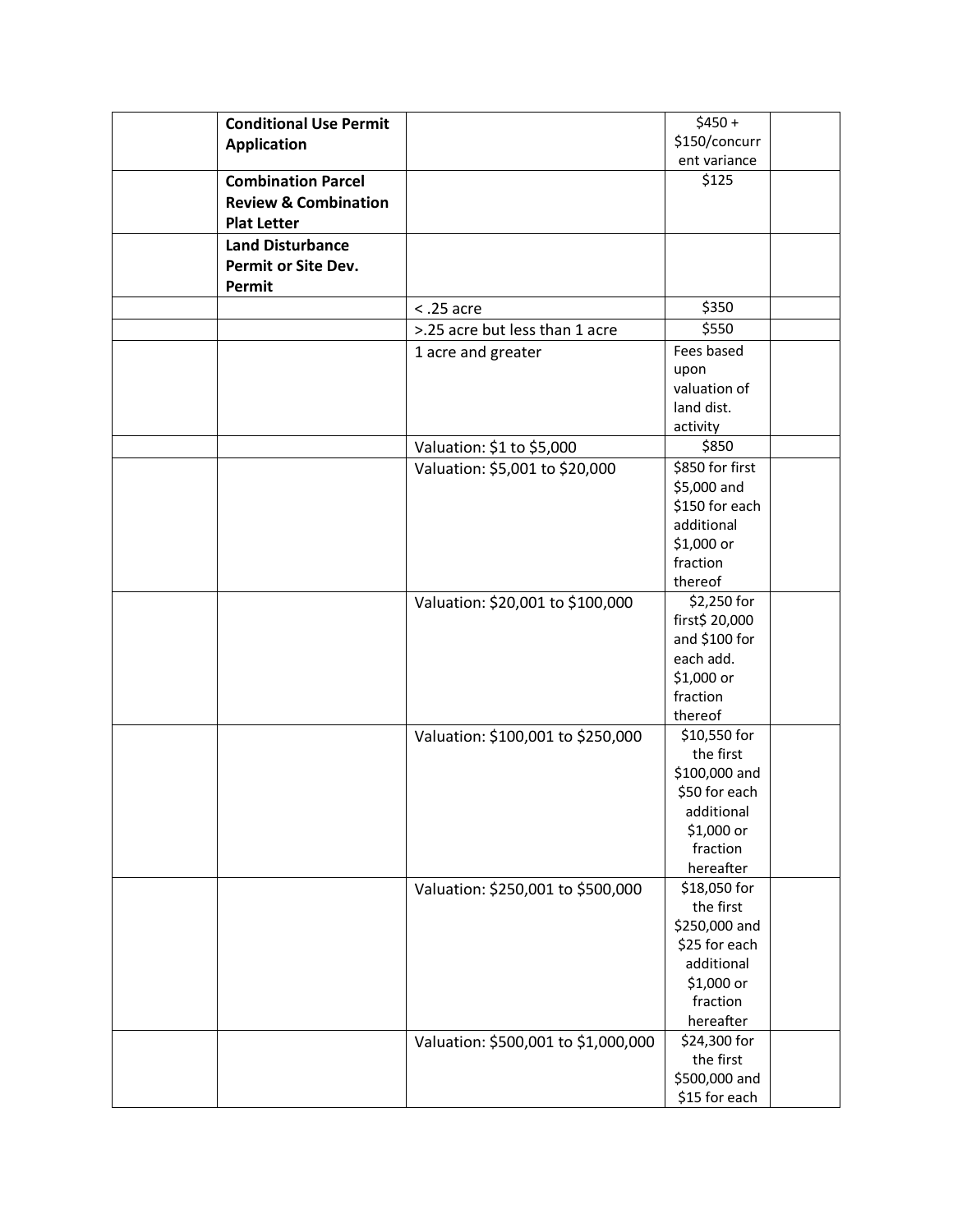|                             |                                    | additional     |
|-----------------------------|------------------------------------|----------------|
|                             |                                    | \$1,000 or     |
|                             |                                    | fraction       |
|                             |                                    | hereafter      |
|                             | Valuation: \$1,000,001 and greater | \$31,800 for   |
|                             |                                    | the first      |
|                             |                                    | \$1,000,000    |
|                             |                                    | and \$10 for   |
|                             |                                    | each           |
|                             |                                    | additional     |
|                             |                                    | \$1,000 or     |
|                             |                                    | fraction       |
|                             |                                    | hereafter      |
| <b>Modification to</b>      |                                    | same cost as   |
| <b>Conditions</b>           |                                    | request        |
| Zoning                      |                                    | \$50           |
| <b>Determination/Site</b>   |                                    |                |
|                             |                                    |                |
| Appropriateness/Bldg.       |                                    |                |
| <b>Inspection for</b>       |                                    |                |
| <b>Occupational Tax</b>     |                                    |                |
| <b>Application</b>          |                                    |                |
| <b>Outside</b>              |                                    | 150% of        |
| <b>Consultant/Expedited</b> |                                    | normal fee     |
| <b>Plan Check</b>           |                                    |                |
| <b>Outside Consultant -</b> |                                    | Actual cost of |
| city consultant in          |                                    | consultant     |
| conjunction with LDP or     |                                    |                |
| other permit                |                                    |                |
|                             |                                    | \$250          |
| <b>Plan Review</b>          | Minor Subdivision                  |                |
|                             | Master Concept Plan                | \$650          |
|                             | <b>Preliminary Plat</b>            | \$650          |
|                             | <b>Final Plat</b>                  | \$650          |
| <b>Parking Plan</b>         |                                    | \$400 per      |
| <b>Modification</b>         |                                    | occurrence     |
| Road                        |                                    | \$2,000 per    |
| Closure/Abandonment         |                                    | occurrence     |
| <b>Special Use Permit</b>   | <b>Special Use Permit</b>          | $$2,000 +$     |
| <b>Telecommunications</b>   |                                    | \$150 per      |
|                             |                                    | concurrent     |
|                             |                                    | variance       |
|                             | Administrative Variance            | \$500, or as   |
|                             |                                    | amended by     |
|                             |                                    | State Law      |
| <b>Variances</b>            | <b>Administrative Variance</b>     | \$200 per      |
|                             |                                    | each item      |
|                             | Mayor and Council Variance         | $$350 + $100$  |
|                             | (other than residential)           | per            |
|                             |                                    | concurrent     |
|                             |                                    | action         |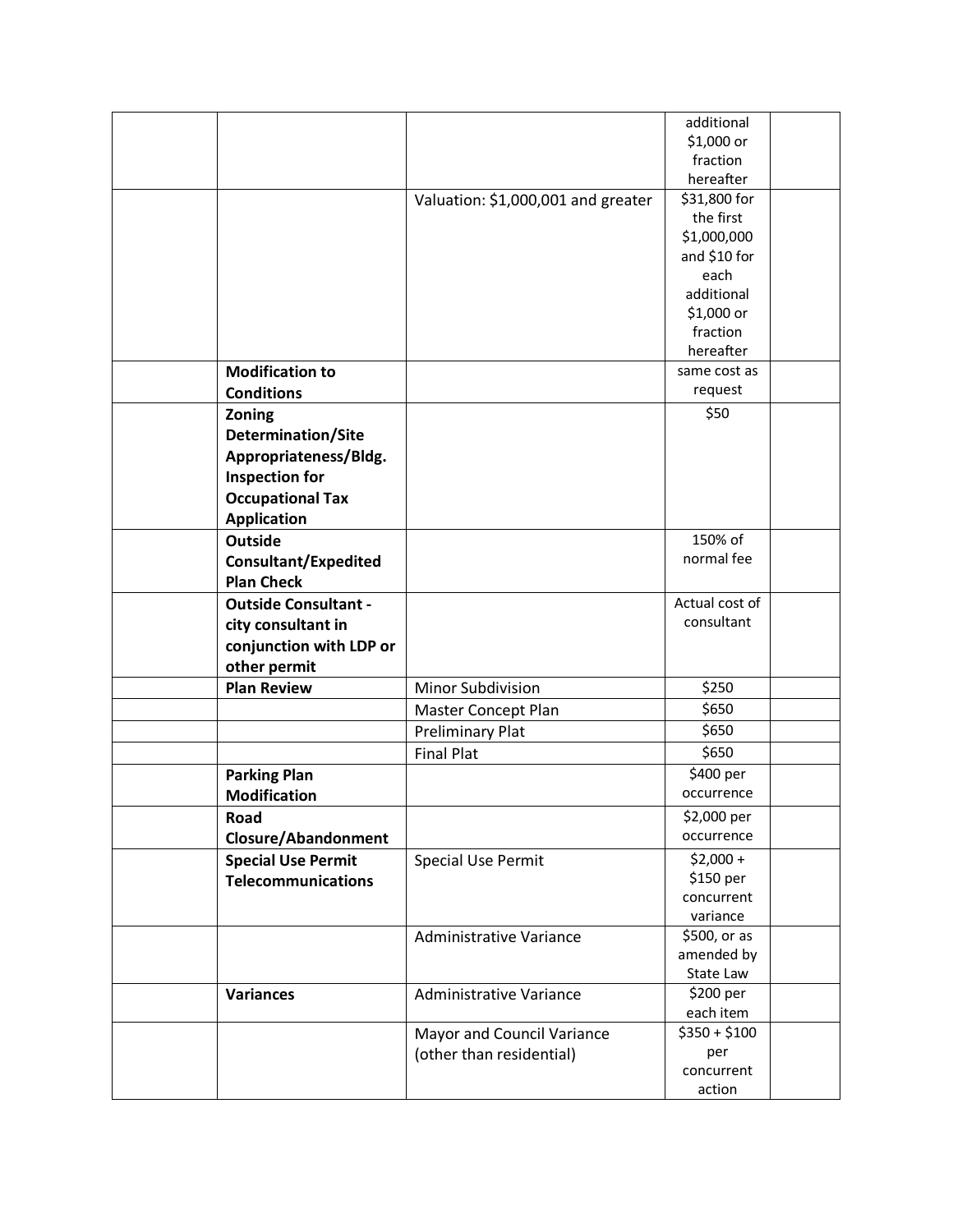|                   |                              | Mayor and Council Variance          | $$150 + $50$        |       |
|-------------------|------------------------------|-------------------------------------|---------------------|-------|
|                   |                              | (Residential)                       | per                 |       |
|                   |                              |                                     | concurrent          |       |
|                   |                              |                                     | action              |       |
|                   | <b>Zoning Certification</b>  |                                     | \$50                |       |
|                   | Letter                       |                                     |                     |       |
|                   | <b>Appeals</b>               | Administrative                      | \$200               |       |
|                   |                              | Mayor and Council                   | \$400               |       |
|                   |                              | <b>TREES</b>                        |                     |       |
| <b>Trees</b>      | <b>Tree Bank Recompense</b>  |                                     | \$500 per           |       |
|                   |                              |                                     | <b>Tree Density</b> |       |
|                   |                              |                                     | Unit                |       |
|                   | <b>Tree Removal Permit</b>   |                                     | \$25                | \$500 |
|                   |                              | <b>SIGNS</b>                        |                     |       |
| <b>Signs</b>      | Permanent                    | Wall Sign                           | \$150               |       |
|                   |                              | Awning Sign                         | \$150               |       |
|                   |                              | Monument Ground Sign                | $$250 +$            |       |
|                   |                              |                                     | \$25/tenant         |       |
|                   |                              |                                     | insert              |       |
|                   |                              |                                     |                     |       |
|                   |                              |                                     |                     |       |
|                   |                              | <b>Stanchion Sign</b>               | \$350               |       |
|                   |                              |                                     |                     |       |
|                   |                              | Panel Replacement Only              |                     |       |
|                   |                              | For tenant replacement under 4 sf   | \$25/tenant         |       |
|                   |                              | For Panel Replacement with area     | \$250               |       |
|                   |                              | equal to or greater than 4 sf of    |                     |       |
|                   |                              | panel area                          |                     |       |
|                   |                              | Billboard                           | \$2,000             |       |
|                   | <b>Temporary</b>             | Banner, Flag, Pennant, Streamer,    | \$125               |       |
|                   |                              | Balloon, Inflatable, & Others (non- |                     |       |
|                   |                              | profit organizations are exempt fr  |                     |       |
|                   |                              | om fee: 6/13 adopted)               |                     |       |
|                   |                              | Yard Sale / Garage Sale             | \$5                 |       |
|                   |                              | Vacant Property Sign (12/12         | \$275 for           |       |
|                   |                              | adopted)                            | initial             |       |
|                   |                              | Vacant Property Sign (12/12         | \$175 for           |       |
|                   |                              | adopted)                            | annual              |       |
|                   |                              |                                     | renewal             |       |
|                   |                              | <b>BUILDING DEPARTMENT</b>          |                     |       |
| <b>Building</b>   | <b>Admin/Application for</b> |                                     | \$50                |       |
| <b>Department</b> | <b>All New Permits</b>       |                                     |                     |       |
|                   | <b>Change of contractor</b>  |                                     | \$200               |       |
|                   | <b>Certificate of</b>        | Residential                         | \$25                |       |
|                   | <b>Occupancy / Temporary</b> |                                     |                     |       |
|                   | <b>Certificate of</b>        |                                     |                     |       |
|                   | <b>Occupancy/Certificate</b> |                                     |                     |       |
|                   | of Completion                |                                     |                     |       |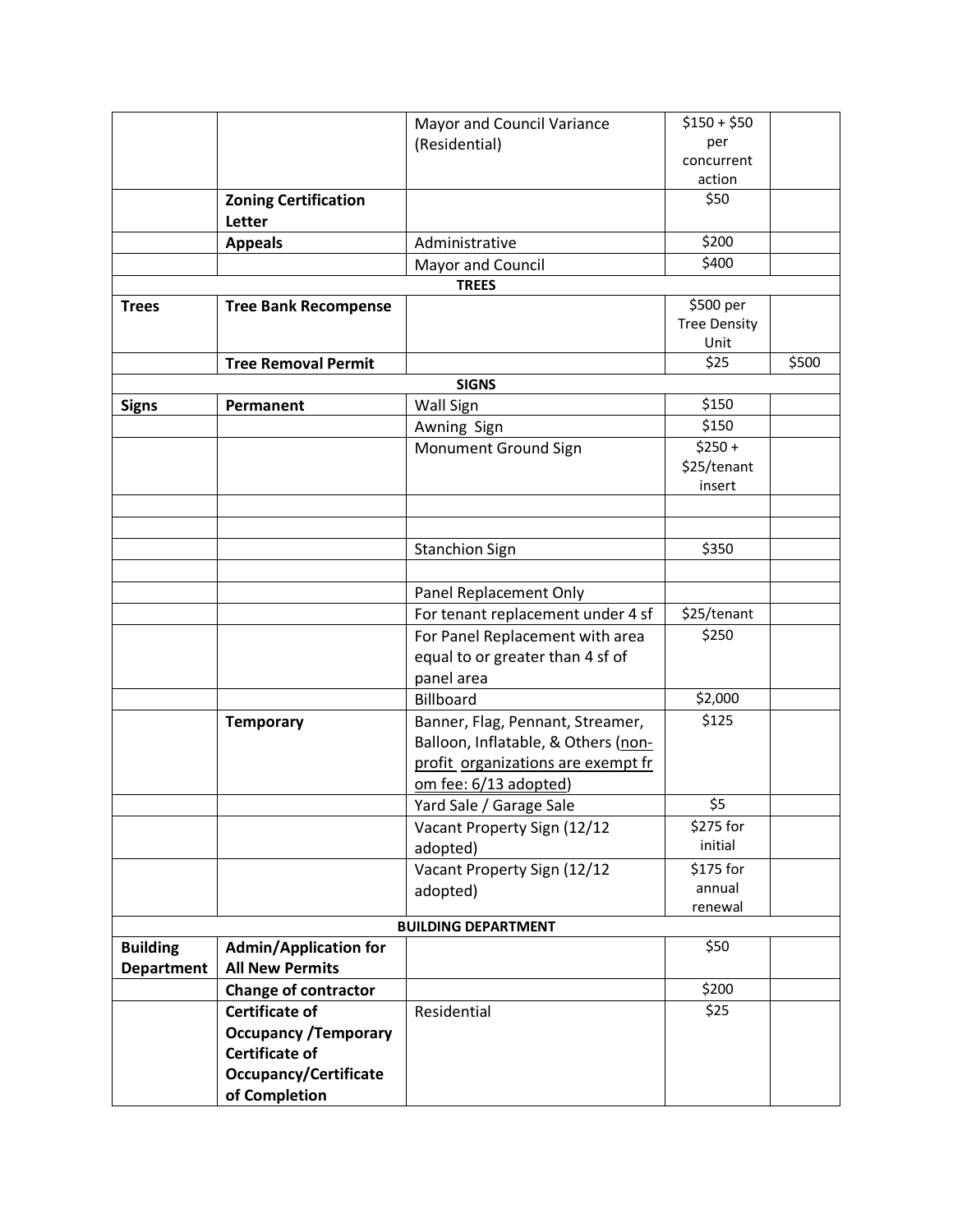|                    |                              | Commercial                         | \$75                             |  |
|--------------------|------------------------------|------------------------------------|----------------------------------|--|
|                    | <b>Temporary power</b>       |                                    | \$75                             |  |
|                    | request                      |                                    |                                  |  |
|                    | <b>Plan Review Fees</b>      | Residential                        | 25% of the                       |  |
|                    |                              |                                    | permit fee;                      |  |
|                    |                              |                                    | min. of \$100                    |  |
|                    |                              | Commercial-Minor (Interior, 1      | 50% of the                       |  |
|                    |                              | story, and 3,000 s.f. or less)     | permit fee;                      |  |
|                    |                              |                                    | min. of \$250                    |  |
|                    |                              | Commercial - Major (Any greater    | 50% of the                       |  |
|                    |                              | than minor classification)         | permit fee;                      |  |
|                    |                              |                                    | min. of \$650                    |  |
|                    |                              | Re-submittal                       | 50% of the                       |  |
|                    |                              |                                    | original                         |  |
|                    |                              |                                    | submittal fee                    |  |
|                    | <b>LEED Review</b>           |                                    | \$50                             |  |
|                    | <b>Inspection Fees</b>       | 3 inspections per trade            | included in                      |  |
|                    |                              |                                    | permit fee                       |  |
|                    |                              | Inspections beyond 3 per trade     | \$75 per                         |  |
|                    |                              |                                    | inspection                       |  |
|                    | <b>Re-inspection Fees</b>    | 1st re-inspection                  | \$100                            |  |
|                    |                              | 2nd re-inspection                  | \$150                            |  |
|                    |                              | 3rd re-inspection                  | \$200                            |  |
|                    |                              | 4th re-inspection                  | \$250                            |  |
|                    | <b>Permit Extension Fees</b> | 1st extension                      | \$50/3                           |  |
|                    |                              |                                    | months                           |  |
|                    |                              | 2nd extension                      | \$100/3                          |  |
|                    |                              |                                    | months                           |  |
|                    | Working w/o a permit         |                                    | Double                           |  |
|                    |                              |                                    | permit fee                       |  |
|                    | <b>Demo Permit</b>           |                                    | \$150 plus \$8<br>per \$1,000 of |  |
|                    |                              |                                    | the cost of                      |  |
|                    |                              |                                    | the                              |  |
|                    |                              |                                    | demolition;                      |  |
|                    |                              |                                    | not to exceed                    |  |
|                    |                              |                                    | \$2500 total                     |  |
| <b>Building</b>    | <b>Calculating Building</b>  | Unless other wise stated, the      |                                  |  |
| <b>Permit Fees</b> | <b>Valuation</b>             | valuation for all new construction |                                  |  |
|                    |                              | will be based on the latest ICC    |                                  |  |
|                    |                              | building valuation data table      |                                  |  |
|                    |                              | (latest published edition).        |                                  |  |
|                    | New construction or          |                                    | \$8 per                          |  |
|                    | addition                     |                                    | \$1,000 of the                   |  |
|                    |                              |                                    | ICC building                     |  |
|                    |                              |                                    | valuation                        |  |
|                    |                              |                                    | data table, or                   |  |
|                    |                              |                                    | certified                        |  |
|                    |                              |                                    | construction                     |  |
|                    |                              |                                    | cost                             |  |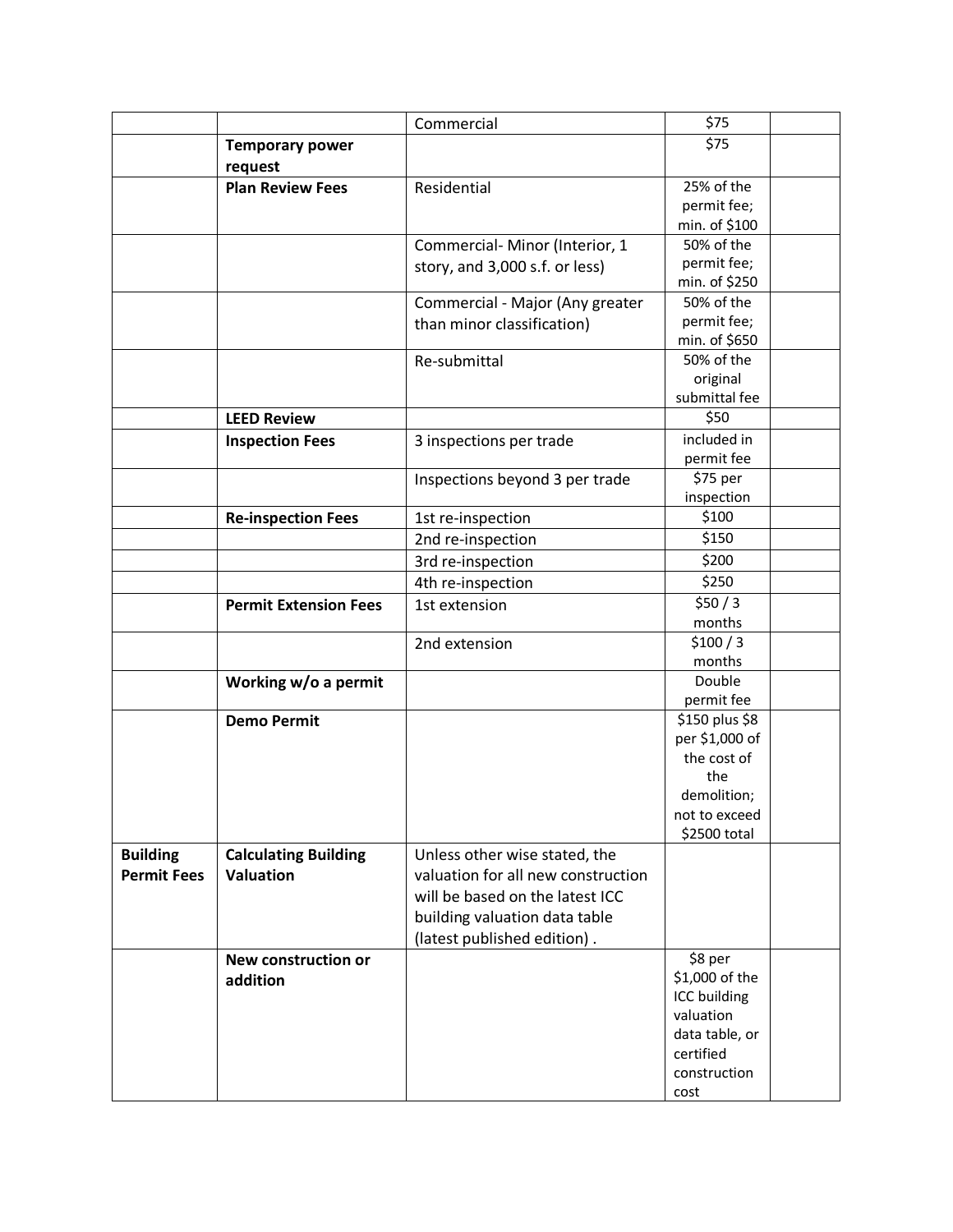| <b>Shell building</b>          |                                     | \$8 per         |  |
|--------------------------------|-------------------------------------|-----------------|--|
|                                |                                     | \$1,000 of the  |  |
|                                |                                     | ICC building    |  |
|                                |                                     | valuation       |  |
|                                |                                     | data table, or  |  |
|                                |                                     | certified       |  |
|                                |                                     | construction    |  |
|                                |                                     | cost, times     |  |
|                                |                                     | 80%             |  |
|                                |                                     | \$8 per \$1,000 |  |
|                                |                                     | of the ICC      |  |
|                                |                                     | building        |  |
|                                |                                     | valuation       |  |
|                                |                                     | data table, or  |  |
|                                |                                     | certified       |  |
|                                |                                     | construction    |  |
|                                |                                     | cost, times     |  |
|                                |                                     |                 |  |
|                                |                                     | the following   |  |
| <b>Tenant Improvements</b>     |                                     | percentage:     |  |
|                                |                                     | Minor 20% (1    |  |
|                                |                                     | story, and      |  |
|                                |                                     | 3,000 s.f. or   |  |
|                                |                                     | less) Major     |  |
|                                |                                     | 40% (any        |  |
|                                |                                     | greator than    |  |
|                                |                                     | minor           |  |
|                                |                                     | classification) |  |
|                                |                                     |                 |  |
| <b>Temporary construction</b>  |                                     | \$100-          |  |
| trailer                        |                                     | flat fee (does  |  |
|                                |                                     | not include     |  |
|                                |                                     | electrical)     |  |
| <b>Swimming pool</b>           | Valuation-\$180 per square foot     | \$8 per \$1,000 |  |
|                                |                                     | of valuation    |  |
| Patio cover, balcony           | Valuation: \$15 per square foot     | \$8 per \$1,000 |  |
| and concrete patio             |                                     | of valuation    |  |
|                                |                                     | \$8 per \$1,000 |  |
| Deck, enclosed patio,          | Valuation: \$30- per square foot    | of valuation    |  |
| sunroom and screen             |                                     |                 |  |
| porch                          |                                     |                 |  |
| Shed or storage                | Valuation: \$20-per square foot     | \$8 per \$1,000 |  |
| building                       |                                     | of valuation    |  |
| <b>Residential garage or</b>   | Valuation: \$30- per square foot    | \$8 per \$1,000 |  |
| carport                        |                                     | of valuation    |  |
| <b>Residential driveway or</b> |                                     | \$50            |  |
|                                |                                     |                 |  |
| parking pads                   |                                     |                 |  |
| <b>Fence permit</b>            | Residential                         | \$50            |  |
|                                | Commercial                          | \$75            |  |
| <b>Retaining Walls</b>         | All retaining walls over 48" high ( |                 |  |
|                                | measured from bottom of footing     |                 |  |